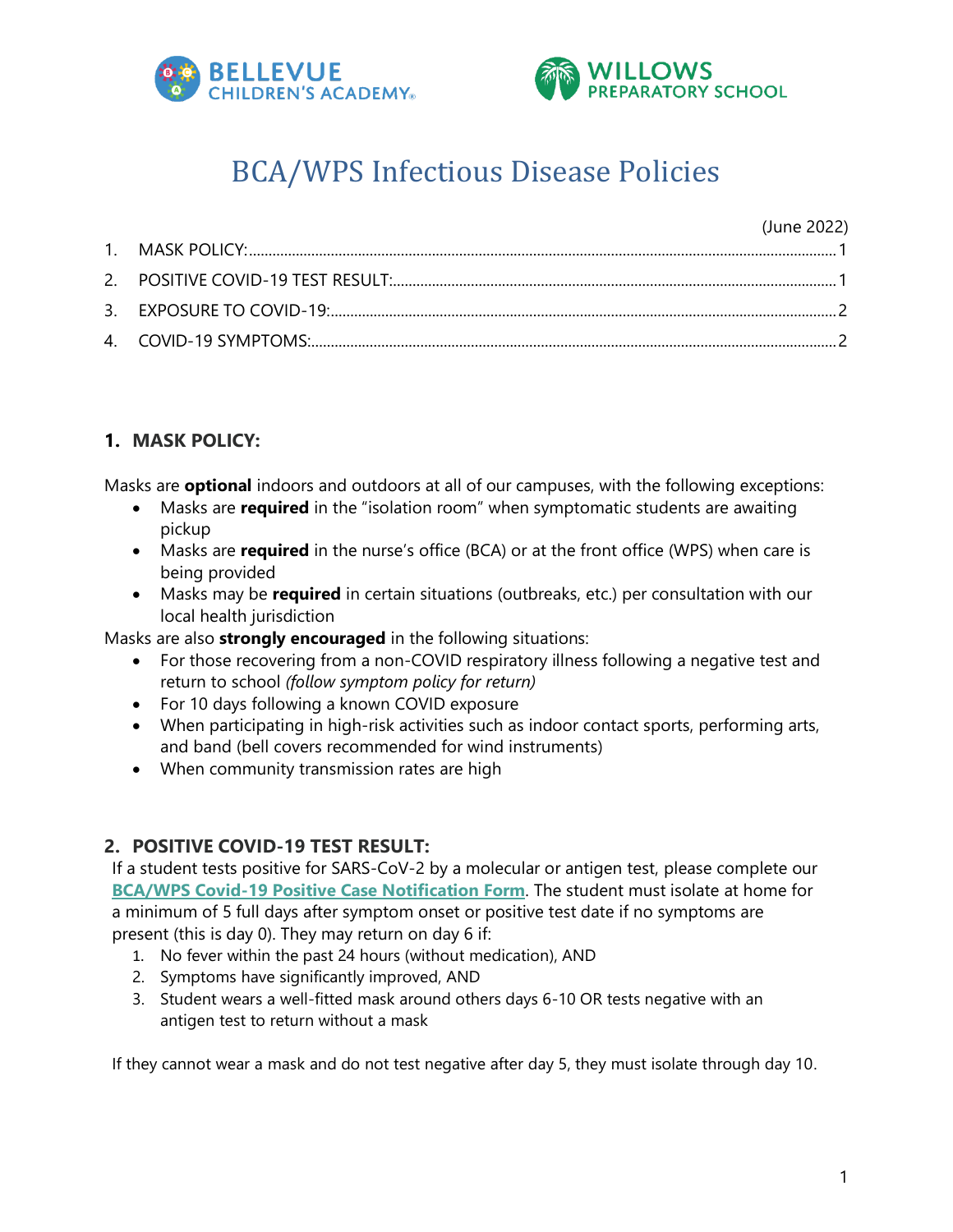



## <span id="page-1-0"></span>**3. EXPOSURE TO COVID-19:**

Regardless of vaccination status, students are no longer required to quarantine after exposure to COVID-19 unless they develop symptoms. We will no longer be notifying individual classes of positive cases.

If a student has a known exposure outside of school, they are encouraged to:

- Wear a well-fitted mask for 10 days after the last date of exposure
- Monitor for symptoms
- Get tested 3-5 days after their last exposure. Molecular (PCR/NAAT), antigen, and athome tests are accepted.

Note: If a student has been recently infected (within the past 90 days), antigen testing is recommended, as PCR results may remain persistently positive and not be indicative of a new, active infection.

If a student develops symptoms, please follow protocol for [SYMPTOMS.](#page-1-1) If a student tests positive, please follow protocol for POSITIVE [COVID-19](#page-0-1) TEST RESULT.

\*Note that household exposures hold the highest risk of transmission. If your child has a household exposure, please see the following recommendations:

- 1. Isolate the positive individual from the rest of the household if possible. Then test exposed individuals 3-5 days following last date of exposure.
- 2. Your child is allowed to continue to attend school as long as they remain symptom-free, but you are welcome to keep them home out of precaution. If they do attend school, please ask them to wear a mask and test them each morning before school if possible.

## <span id="page-1-1"></span>**4. COVID-19 SYMPTOMS:**

If a student develops any cold, flu, or COVID-19 symptoms, as defined by fever, cough, congestion/runny nose, sore throat, headache, body aches, shortness of breath or difficulty breathing, chills, new loss of taste or smell, fatigue, diarrhea, or nausea/vomiting, the student must stay home from school. Families have three options for their child's return to school **once symptoms have significantly improved** (including no fever for 24 hours without medication):

- 1. Healthcare provider's note confirming safe return to school
- 2. Negative COVID-19 result, OR
- 3. 5 days since symptom onset, followed by masking through day 10

NOTE: If a student has ONLY ONE short-term symptom, as defined below, they may return to schoolthe next day. A COVID-19 test is not required, though still recommended for anyone experiencing one or more symptoms. A person with a short-term symptom has:

- ONE of the following symptoms: fatigue; headache; muscle pain or body aches; sore throat; congestion or runny nose; nausea or vomiting; or diarrhea
- AND the symptom begins and resolves in less than 24 hours
- AND no known COVID-19 exposure